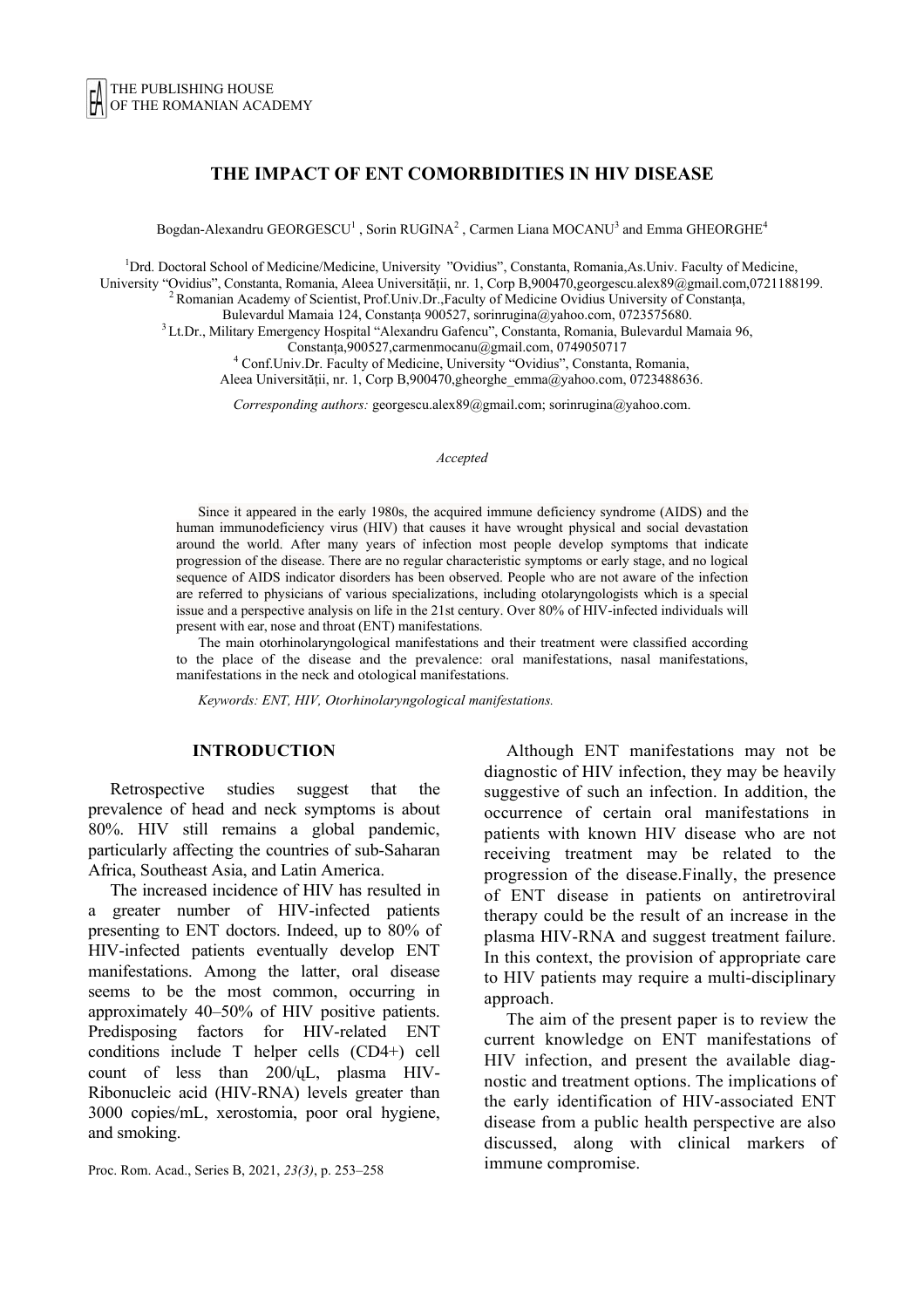# **MATERIALS AND METHODS**

Data collection was performed by several researchers looking for cases on online platforms such as Nature, PubMed, The Lancet, Science Direct,QJM-Oxford Academic. Online databases used were in the study from 2009 to March 2021.

The main otorhinolaryngological manifestations and their treatment were classified according to the place of the disease and the prevalence. Oral manifestations: oral candidiasis; hairy leukoplakia; recurrent foot and mouth disease; neoplasms (sarcoma and Kaposi's lymphomas); conditions caused by herpes simplex, shingles and human papilloma virus (HPV); periodontal disease; and oral tuberculosis. Nasal manifestations: acute and chronic rhinosinusitis; allergic rhinitis; neoplasms (Kaposi's sarcoma and lymphomas). Manifestations in the neck: enlarged lymph nodes; involvement of the salivary gland. Otological manifestations: acute and chronic otitis media; secretory otitis media; otitis externa; polyps in the external auditory canal; neoplasm (Kaposi's sarcoma); sensory hearing loss; peripheral facial paralysis.

### **RESULTS AND DISCUSSION**

#### ORAL LESIONS

1. Oral candidiasis, commonly known as thrush, is by far the most common oral manifestation of HIV infection. Candidal infection can occur in the oropharynx, hypopharynx, and larynx, and usually results in severe odynophagia and swallowing difficulties<sup>1,2,3</sup>. The prevalence of candidiasis varies from 30–90% among HIV positive adult patients whereas the respective percentage in children ranges between 22.5 and  $83.3\%$ <sup>3</sup>.

Oral candidiasis can present in three forms: pseudomembranous candidiasis, erythematous candidiasis, and angular cheilitis. Oral pseudomembranous candidiasis is the most common fungal infection in HIV disease. It has been associated with more frequent progression of HIV to AIDS, and also used as a clinical marker to define the severity of HIV infection. It appears as creamy, white, curd-like plaques on the buccal mucosa, tongue, and other oral mucosal surfaces. The plaques can be wiped away, leaving a red or bleeding underlying surface. The most common organism involved is Candida albicans; however involvement of nonalbicans species, such as Candida glabrata and Candida dubliniensis, has also been described $1,2,3$ .

Erythematous candidiasis, on the other hand, presents as a red, flat, subtle lesion on the dorsal surface of the tongue, or on the hard or soft palate. The lesion often involves two opposing surfaces, if a lesion is present on the tongue, the palate should be examined for a matching lesion, Et cetera. Patients usually complain of a burning sensation, especially while eating spicy or salty food. When the hypopharynx, larynx, or esophagus are affected, symptoms may progress to severe odynophagia and swallowing difficulties. This may be especially true in children, in which candidal esophagitis may require hospital admission, and intravenous administration of amphotericin B. Diagnosis is based on the clinical appearance of the lesions taking into consideration the history of HIV infection. However, candidiasis can be confirmed in challenging cases from the identification of fungal hyphae or blastospores in potassium hydroxide (KOH) preparation<sup>4</sup>.

Treatment of mild to moderate cases of both erythematous and pseudomembranous candidiasis includes clotrimazole troches, nystatin oral suspension, and nystatin pastilles, whereas systemic administration of fluconazole, intraconazole and voriconazole is warranted in moderate to severe cases .Voriconazole should be reserved for cases of fluconazole resistance, due to more serious iteractions with other drugs. Antifungal therapy should last for two weeks to reduce the colony forming units to the lowest level possible and prevent recurrence<sup>2</sup>.

Angular cheilitis presents as erythema, and/or fissuring in the corners of the mouth. It may coexist with erythematous or pseudomembranous candidiasis, and persist for an extensive period of time if left untreated. Treatment involves the use of a topical antifungal cream directly applied to the affected areas four times a day for two weeks $5,6$ .

2. Oral hairy leukoplakia is a condition almost pathognomonic of HIV infection and often indicates progression to AIDS. The lesion most frequently appears on the lateral aspect of the tongue with a thick, vertically correlated ('hairy') whitish plaque, very similar in appearance to the hyperplastic type of oral candidiasis<sup>7</sup>. . Potassium hydroxide (KOH) preparations of surface scrapings will identify the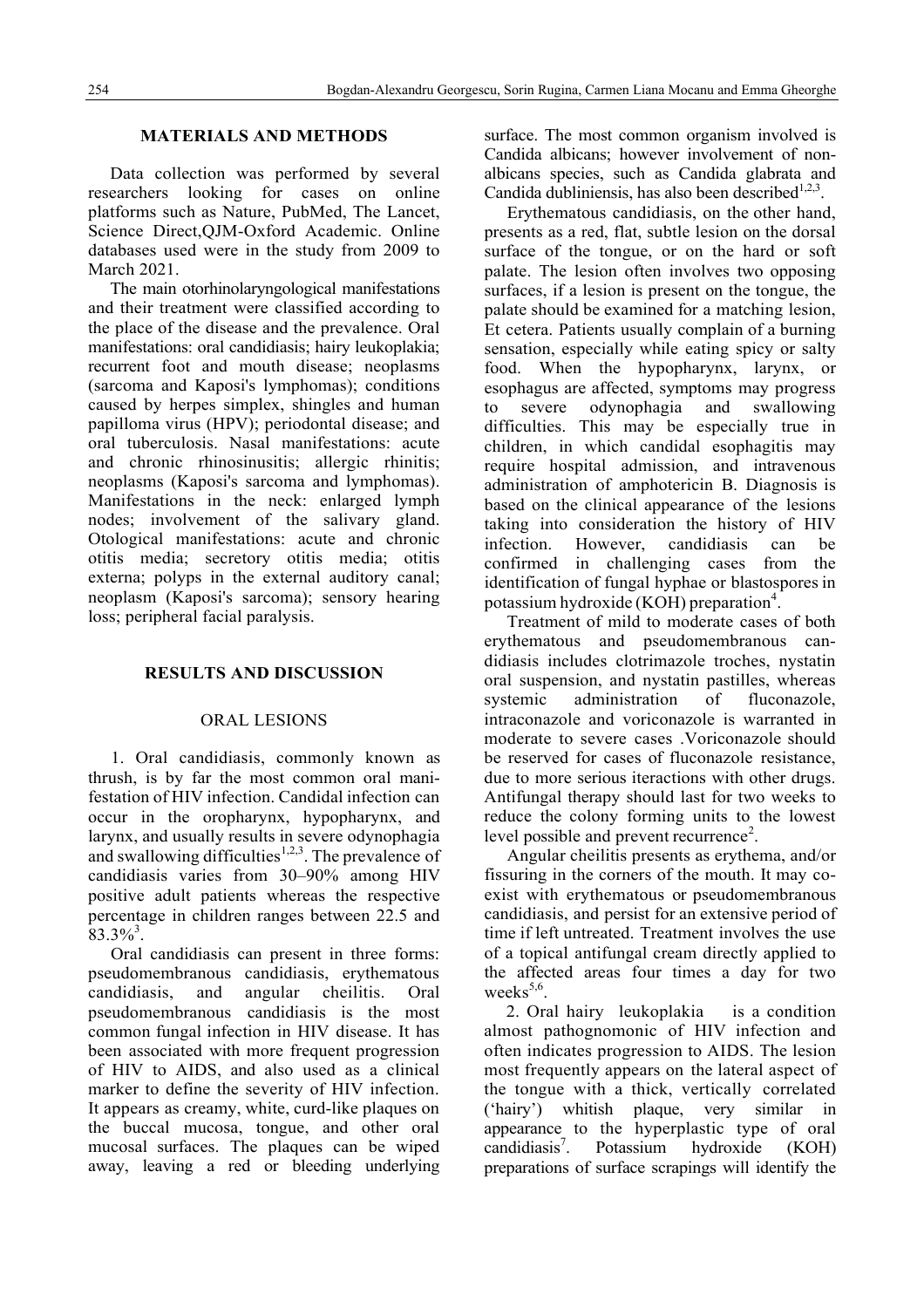mycelia or hyphae seen in candidiasis and can therefore be used to differentiate between these two conditions. A biopsy of the lesion will be diagnostic of oral hairy leukoplakia. The Epstein-Barr virus has been identified as the most likely causative agent. Oral hairy leukoplakia is typically asymptomatic and does not usually require any treatment, but it is a signif- icant finding because of its diagnostic and prognostic implications. The lesions have been successfully treated with aciclovir (2 g/day), sulpha drugs, zidovudine or topical retinoic acid<sup>7</sup>.

3. Kaposi's sarcoma is still the most common oral malignancy seen among patients with HIV. The prevalence of oral Kaposi's sarcoma of the mouth varies from 0-12% in Africa and 0-38% in USA and Europe. The oral cavity is commonly affected and is the first clinical site of Kaposi's sarcoma in 20% of cases, while it occurs concomitantly with skin and visceral involvement in up to  $70\%$  of patients<sup>8,9</sup>. Within the oral cavity, the hard palate is the most frequently involved, followed by the gingival and buccal mucosa, as well as the dorsum of the tongue. Kaposi's sarcoma-associated herpes virus was proven to be a co-factor in the presentation of Kaposi's sarcoma in patients with HIV. Kaposi's sarcoma can be macular, nodular, or raised and ulcerated. The color of the lesions can range from red to purple. Early lesions tend to be red, flat and asymptomatic, with the color becoming darker as the lesion ages. As lesions progress, they can become symptomatic due to trauma or infection. Biopsy of the lesion, usually under local anes- thetic, is necessary for diagnosis. Following the diagnosis of Kaposi's sarcoma, oral hygiene is necessary, and topical injections of chemo- therapeutic agents, such as vinblastine sulfate, or even surgical removal or radiation therapy can be considered for treatment. Several surgical techniques have been described, including cryotherapy and laser therapy. Systemic chemotherapy should be reserved for patients with both oral and extra- oral Kaposi's sarcoma<sup>8,9</sup>.

 4. Non-Hodgkin's lymphoma is the second most common malignancy associated with HIV infection. Most patients present with fever, night sweats, and significant weight loss. Lymphomas associated with HIV infections may occur as single or multiple ulceration or edema lesions within the oral cavity; onset is sudden, and they usually cause no pain and grow quickly. They often develop as the first symptom of this

neoplasm<sup>10</sup>. They may be difficult to diagnose and mistaken for inflammation of mucous membranes or parodontium. Multifocal lesions have been reported in lymphomas, suggestive of ulcerations, and lesions may disappear and reappear.

The possible occurrence of multiple (concurrent or subsequent) malignancies has also been observed during recent years, after combined antiretroviral therapy became available. There has been a report of an extremely infrequent episode of nasopharyngeal actinomycosis associated with squamous adenocarcinoma oc- curring in a patient treated receiving combined antiretroviral therapy 11,12.

5. Herpes simplex virus type 1 (HSV-1) infection is widespread and oral lesions are common. Recurrent intraoral HSV out- breaks start as a small crop of vesicles that rupture to produce small, painful ulcerations that may coalesce. Lesions on the lip are fairly easy to recognize. In the mouth, lesions on keratinized or fixed tissues, including the hard palate and gums, should prompt suspicion of HSV-1 infection. It involves reactivation of a latent virus in the trigeminal ganglion; the main form in seropositive patients is related with a fall in circulating CD4 cells and increased viral load. The CD4 cell count must be taken into account in the treatment of herpes simplex. If the count is over 200, topical treatment is used for perioral herpes simplex until the lesions clear; if the count is below 200, or if there are extensive lesions, or if the patient did not respond to topical treatment, a systemic antiviral agent such as acyclovir is warranted. Still more severe cases require endovenous medication; intravenous foscarnet may be used in patients with acyclovirresistant strains<sup>13</sup>

6. Lesions caused by the human papillomavirus (HPV): as with oral candidiasis, HPV lesions (papillomas, focal epithelial hyperplasia or condyloma acuminatum) are more frequent when CD4 cell counts are lower; however, as opposed to oral candidiasis and pilous leukoplakia, HPV infection rates did not decrease following antiretroviral therapy.The most common type is type  $32^{14}$ .

Treatment has not been well defined; acid/ caustic agents, cantharidin, topical podophyllin, topical cidofovir, intralesional interferon-α, intralesional bleomycin, topical 5-fluoracil, or surgery (cryosurgery, Carbon dioxide  $(CO<sub>2</sub>)$  laser, curettage, or cold blade excision) may be used  $14$ .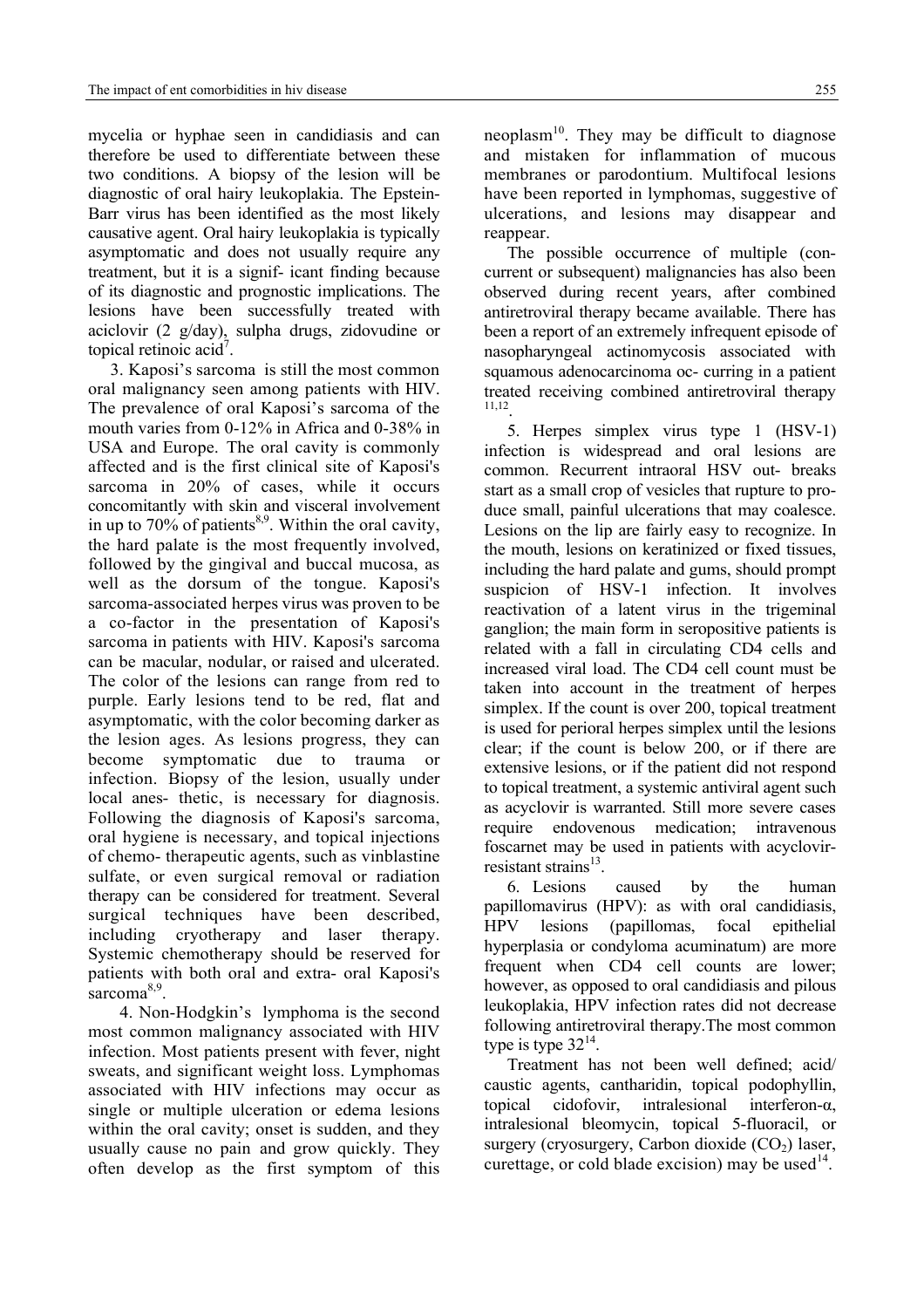# OTOLOGICAL MANIFESTATIONS

1. Otitis externa is caused by Pseudomonas aeruginosa and otomycosis is often caused by Candida albicans. Secretory otitis media secondary to oropharyngeal lymphoid hyperplasia is common in HIV-positive patients<sup>15</sup>. In patients with HIV infection, malignant (necrotising) external otitis has been reported. AIDS patients who develop malignant external otitis tend to be younger than the typical elderly patient with this invasive ear infection . Aspergillus fumigatus as well as Pseudomonas aeruginosa have been isolated in HIV-infected patients. Although malignant external otitis seems to be uncommon in AIDS patients, the diagnosis should be considered in any patient who presents with painful otorrhea that is unresponsive to treatment regimens for simple external otitis <sup>15</sup>.

Serous otitis media (effusion with no infection) occurs more frequently in HIV-positive adults than in the overall population. Unilateral or recurring serous otitis media requires a nasopharynx examination to exclude benign or malignant tumors of this anatomic region $16$ . Such tumors manifest with nasal obstruction, conductive hearing impairment, acute otitis media and recurring otitis media secretoria. Diagnosis of large lymphoid proliferation of the adenoids should make the physician consider performing an HIV test and taking a detailed history concerning risk factors related to HIV infection. Adenoidectomy (resection of the adenoid) is the therapy of choice which liquidates obstructions in the eustachian tube. The material sample should be examined by a histopathologist to exclude a lymphoma and Kaposi's sarcoma<sup>15,16,17</sup>.

2. Acute otitis media is frequent in HIV patients, although etiologic factors are similar as in the general population and include Streptococcus pneumoniae, Hemophilus influenzae and Moraxella catarrhalis. The management (usually antibiotic therapy) is similar to that in immunocompetent patients $17$ .

3. Otomicosis is a chronic and superficial disease of the outer ear canal; it is generally caused by Aspergillus niger<sup>18</sup>. It may occur following use of antibiotics or during bacterial infection. The clinical findings are similar to those of bacterial otitis externa, but the diagnosis depends on identifying the fungus in the histopathological exam, as Aspergillus is almost always a saprophyte in the outer ear canal<sup>18</sup>. The treatment consists of cleaning the outer ear canal and topical antifungal agents. If this treatment is ineffective, there may be invasive fungal infection of tissues. In this case, computed tomography or magnetic resonance imaging may be done to assess the extent of the disease. The treatment of invasive fungal infection consists of surgical debridement and systemic antifungal  $\overline{drugs}^{18,19}$ .

4. Suppurative chronic otitis media is a chronic inflammation of the middle ear and mastoid, associated with otorrhea and a perforated tympanic membrane. Bernaldez and collaborators have shown that the prevalence of this condition in seropositive children over a 10-year period was 13.24%, with a 3.31% annual incidence. The most common microorganisms in this study were Pseudomonas aeruginosa and Proteus. Therapy aims at eliminating the germs and improving patient immunity. Effective antiretroviral therapy reduces the prevalence of chronic otitis media in immunocompromised children, probably by increasing the number of CD4 T- lymphocytes $^{20}$ .

# SINUS AND NASAL MANIFESTATIONS RELATED TO HIV

1. Nasal obstruction and congestion are caused by a wide range of disorders, and commonly occur in HIV-positive patients. A common cause of this manifestation is adenoidal hyperthrophy  $21$ . In fact, the presence of this lesion in an oth- erwise asymptomatic adult patient should always raise the suspicion of HIV infection. It is thought that infection with HIV, Epstein-Barr virus or cytomegalovirus causes proliferation of B cells in lymphoid adenoidal tissue. The commonly presenting symptoms are nasal obstruction and recurrent serous otitis media secondary to eustachian tube obstruction. Adenoidectomy and bilateral tympanostomy with tube placement are indicated for relief of symptoms in patients with disease refractory to medical therapy<sup>21</sup>.

2. Rhinosinusitis: this disease is very common in seropositive patients.

 Paranasal sinuses are involved because of increased susceptibility to allergic rhinitis, decreased mucociliary clearance, and immune cell dysfunction. The microorganisms that cause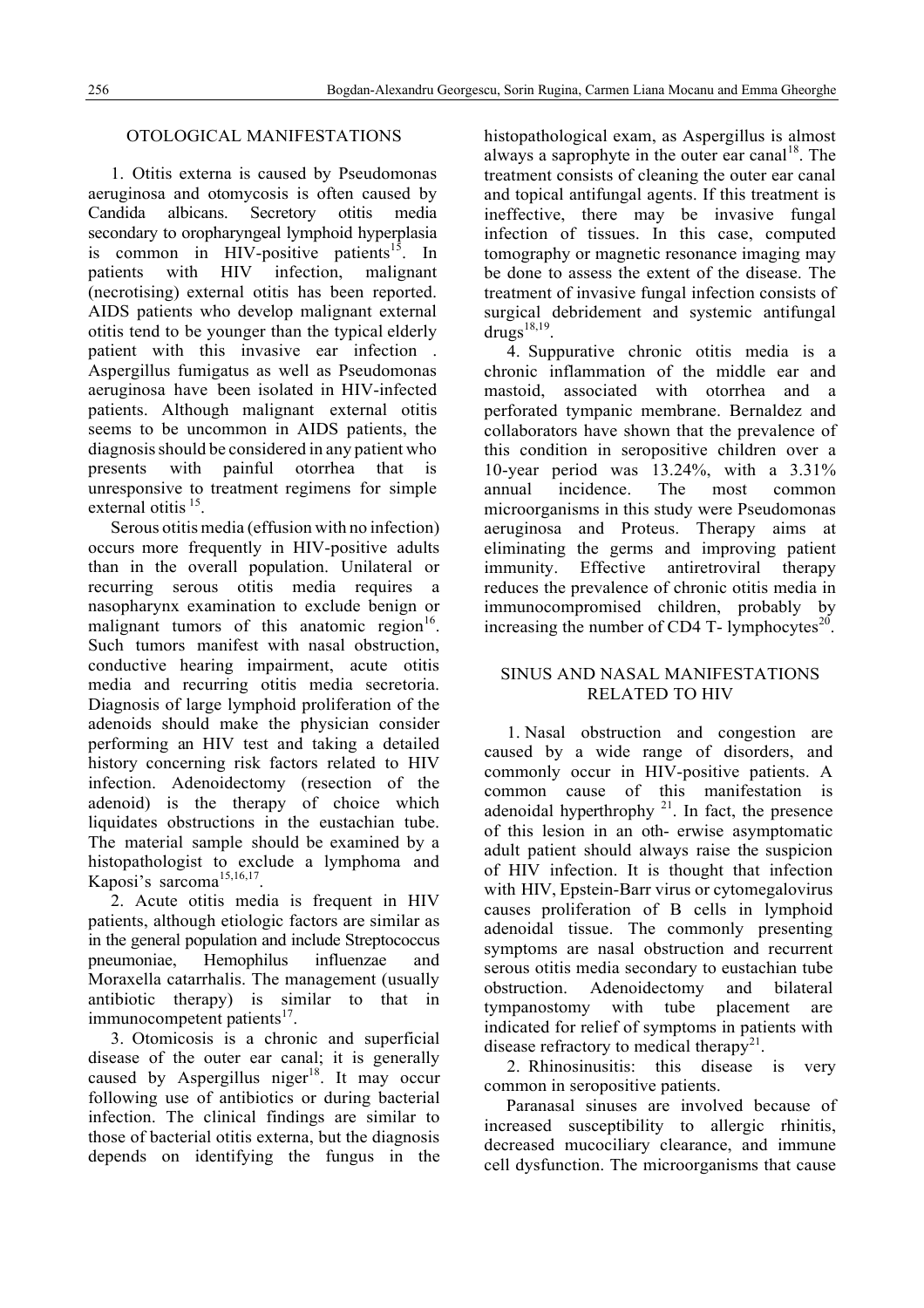acute infection in the general population are the same in HIV-infected patients; the treatment, therefore is similar.

The clinical findings of acute infection are similar to those in non-HIV infected patients: headache, fever, purulent nasal discharge, nasal block, and posterior dripping. However, immunosuppressed patients are unable to mount an inflammatory response<sup>22</sup>; thus, the clinical manifestations of sinus disease in these patients may be only chronic coughing, recurring lung infection, fever of unclear origin, or central nervous system infection. Miziara and collaborators found purulent rhinorrhea, nasal block, and headache as the most common complaints in patients with chronic rhinosinusitis<sup>23</sup>. Imaging methods – computed tomography and magnetic resonance imaging are useful for the diagnosis or if there is complicated sinusitis.

The medical treatment of acute and chronic cases is similar to that in non-HIV infected patients, consisting of antibiotics against Staphylococcus and Pseudomonas. The duration of therapy is still controversial; currently, three weeks are recommended for acute cases, and four to six weeks for chronic cases. Topical or systemic decongestants may be useful.

Antibiotics based on cultures of sinusal content is used in patients that do not respond to therapy, or that present toxemia or with CD4 cell counts below  $50$  cells/mm<sup>3</sup> at the beginning of the disease. In non-responding cases, complicated sinus disease, opportunistic infection, or neoplasms should be sought as cases of treatment failure; imaging is useful in such cases $22,23$ .

Endoscopic surgery may be beneficial in chronic or non-responding cases to reestablish sinus drainage and to support the diagnosis for those patients.

#### **CONCLUSIONS**

Certain conclusions are drawn regarding the manifestations of ENT in immunocompromised patients, namely:

– Routine pathogens predominate when it comes to infections of the ears, nose and throat

– HIV-positive patients should be treated initially with the same antibiotic as HIVnegative patients.

– Multiple oral lesions may be present simultaneously.

– Oral candidiasis and rhinosinusitis are the most common ENT manifestations of HIV.

– Hairy oral leukoplakia is an almost pathognomonic condition of HIV infection and often indicates progression to AIDS.

– Kaposi sarcoma is the most common oral tumor associated with HIV and occurs predominantly on the palate.

– Chronic otitis media in the adult patient should be investigated and the patient's HIV status established.

#### **REFERENCES**

- 1. Silverman Jr S, Migliorati CA, Lozada-Nur F, *et al*. "*Oral findings in people with or at high risk for AIDS: a study of 375 homosex- ual males.*" J Am Dent Assoc **1986**;112:187- 92.
- 2. Phelan JA, Saltzman BR, Friedland GH, *et al*. *"Oral findings in patients with acquired immunodeficiency syndrome."* Oral Surg Oral Med Oral Pathol **1987**;64:50-6.
- 3. Naidoo S, Chikte U. *"Oro-facial manifesta- tions in paediatric HIV: a comparative study of institutionalized and hospital out patients."* Oral Dis **2004**;10:13-8.
- 4. Cherry-Peppers G, Daniels CO, Meeks V, Sanders CF, Reznik D. *"Oral manifestations in the era of HAART. J* Natl Med Assoc **2003**; 95:21S-32S.
- 5. Pienaar ED, Young T, Holmes H. *"Interventions for the prevention and man- agement of oropharyngeal candidiasis associated with HIV infection in adults and children."* (Cochrane Review). In: The Cochrane Library, Issue 3, Oxford, **2007**: Update Software.
- 6. Leggott PJ, Robertson PB, Greenspan D, *et al*. *"Oral manifestations of primary and acquired immunodeficiency diseases in children".* Pediatr Dent. **1987**;9:98-104.
- 7. De Lubbe MB ChB, FCORL (SA) Senior Registrar Division of Otorhinolaryngology Groote Schuur Hospital *"HIV and ENT"* , CME, **2004** vol.22, no5 ;250-253.
- 8. Schweitzer VG, Visscher D. *"Photodynamic therapy for treatment of AIDS-related oral Kaposi's sarcoma."* Otolaryngol Head Neck Surg J **1990**;102:639-49.
- 9. Singh B, Lucente FE. *"Kaposi's sarcoma of the head and neck inpatients with acquired immunodeficiency syndrome."* Otolaryngol Head Neck Surg J **1994**;111:618-24.
- 10. Dodd CL, Greenspan D, Schiodt M *et al*: *Unusual oral presentation of non-Hodgkin's lymphoma in association with HIV infection*. Oral Surg Oral Med Oral Pathol, **1992**; 73: 603–8.
- 11. Mosthaf FA, Hanhoff NJ, Goetzenich A *et al*: *High incidence of non- AIDS-defining cancers among HIVinfected patients in Germany*. Dtsch Med Wochenschr, **2006**; 131: 1849–52.
- 12. Sabbatani S, Fulgaro C, Latini G *et al*: *Associated actinomycosis and rhi- nopharyngeal adenocarcinoma during HIV infection: diagnostic and therapeutic issues.* Infez Med, **2008**; 16: 164–72.
- 13. Baccaglini L, Atkinson JC, Patton LL, Glick M, Ficarra G, Peterson DE. *Management of oral lesions in HIVpositive pacients*. Oral Surg Oral Med Oral Pathol Oral Radiol Endod. **2007**;103(suppl 01):S50.e1-S50e23.
- 14. Baumgarth N, Szubin R, Dolganov GM, Watnik MR, Greenspan D, Da Costa M, *et al*. *Highly tissue substructure-specific effects of human papilloma virus in*